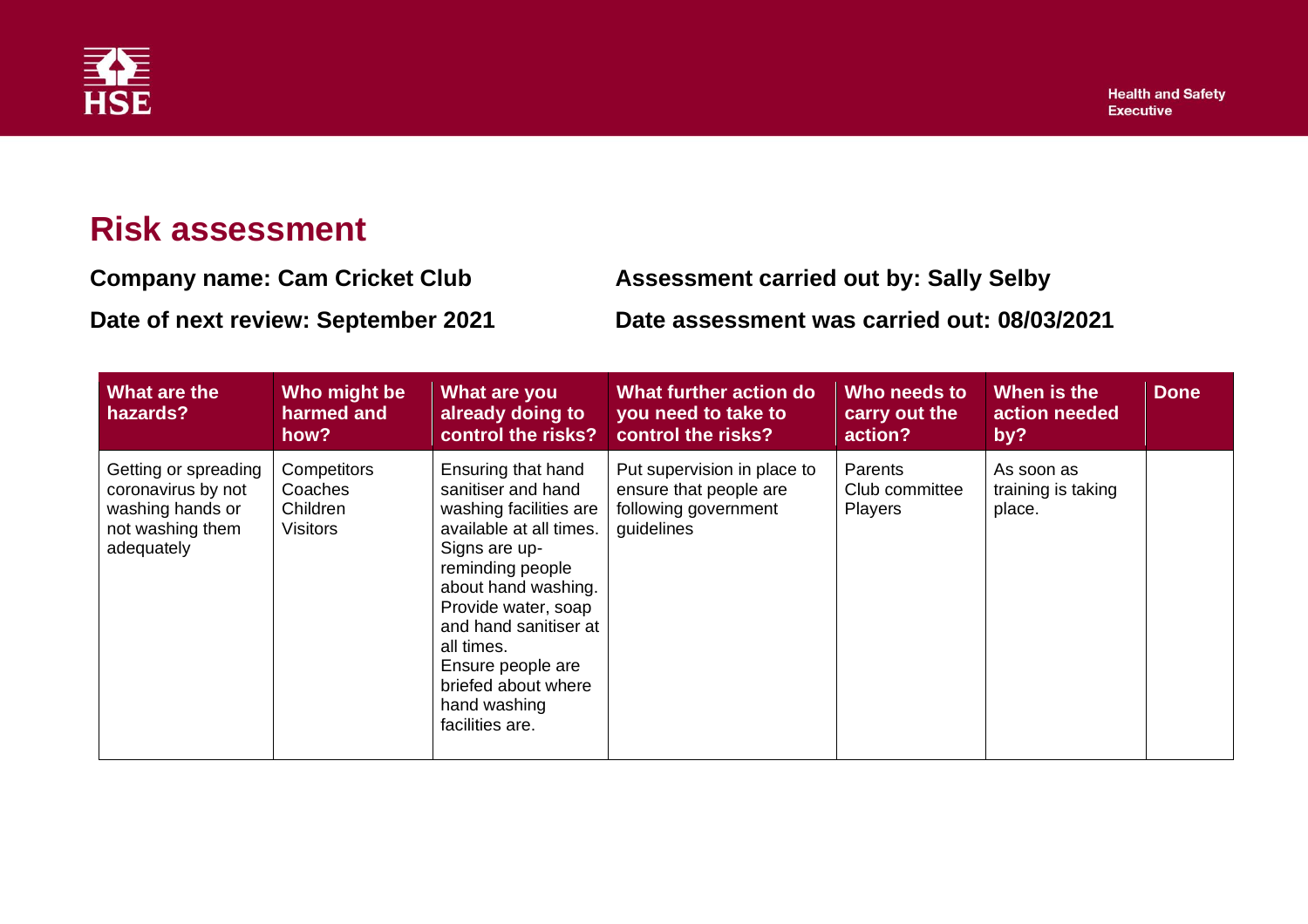

| What are the<br>hazards?                                                                                 | Who might be<br>harmed and<br>how?                               | What are you<br>already doing to<br>control the risks?                                                                                                                                                                                   | What further action do<br>you need to take to<br>control the risks?                                                                                                                 | Who needs to<br>carry out the<br>action? | When is the<br>action needed<br>by? | <b>Done</b> |
|----------------------------------------------------------------------------------------------------------|------------------------------------------------------------------|------------------------------------------------------------------------------------------------------------------------------------------------------------------------------------------------------------------------------------------|-------------------------------------------------------------------------------------------------------------------------------------------------------------------------------------|------------------------------------------|-------------------------------------|-------------|
| Getting or spreading<br>coronavirus by not<br>cleaning surfaces,<br>equipment and<br>workstations        | Competitors<br>Coaches<br>Children<br><b>Visitors</b><br>Workers | Following a cleaning<br>schedule.<br>Cleaning frequently<br>touched surfaces<br>every hour.<br>Ensuring hand<br>washing guidance is<br>followed                                                                                          | More bottles of hand<br>sanitiser available for<br>general use.<br>Wear PPE, if required.                                                                                           | Workers<br>Committee                     | May 2021                            |             |
| Getting or spreading<br>coronavirus by not<br>hand washing or<br>sanitising after using<br>the equipment | Competitors<br>Coaches<br>Children<br>Parents<br><b>Visitors</b> | Asking everyone to<br>bring and use their<br>own equipment<br>Ensuring that breaks<br>are given to<br>encourage hand<br>washing/sanitation<br>Cleaning equipment<br>after use<br>Ensuring equipment<br>is named before use<br>(AllStars) | Ensure that children try not<br>to share equipment<br>Ensuring that parents know<br>it is their responsibility to<br>ensure children have their<br>own equipment and it is<br>named | Activators<br>Coaches<br>Parents         | May 2021                            |             |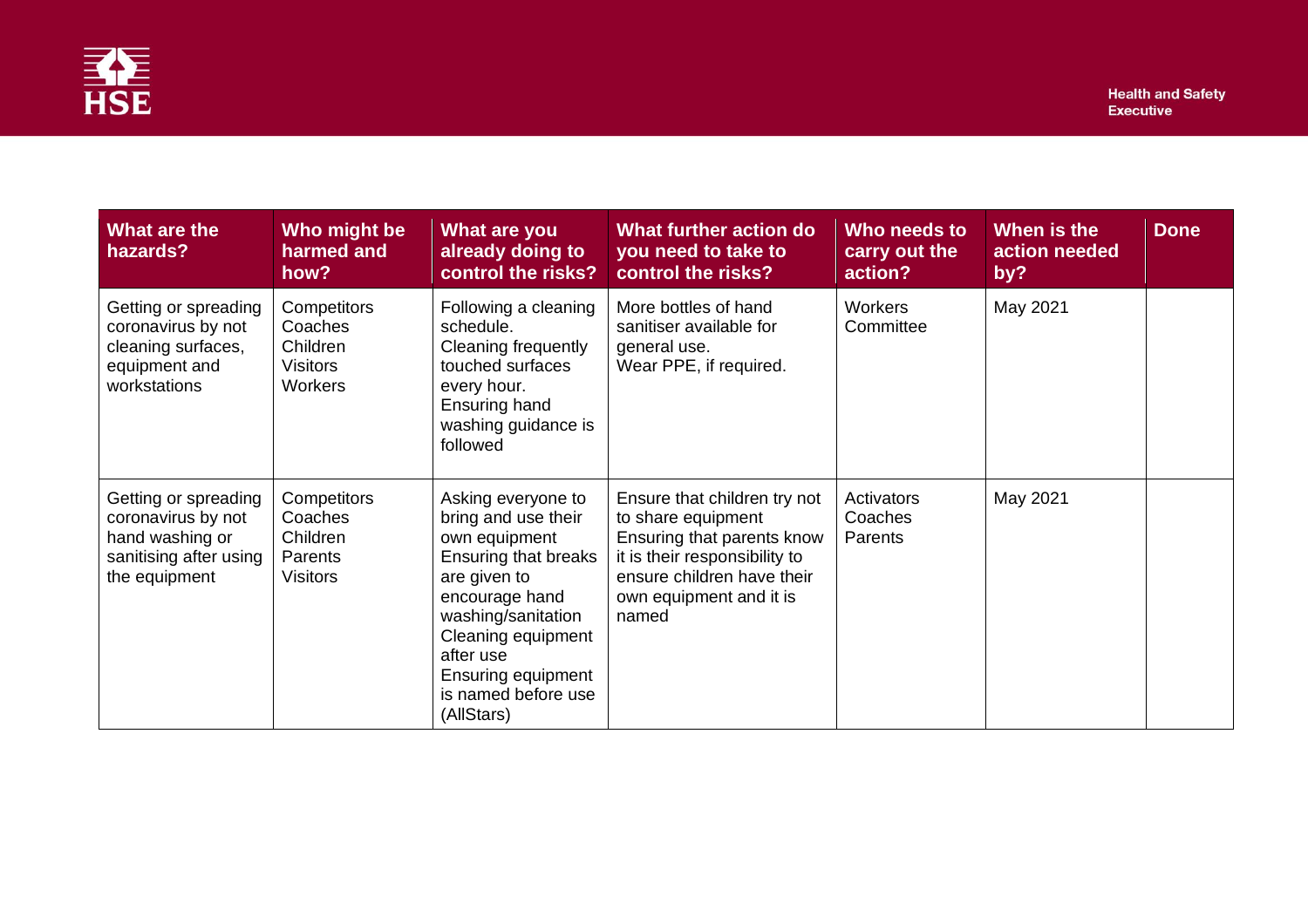

| What are the<br>hazards?                                                      | Who might be<br>harmed and<br>how? | What are you<br>already doing to<br>control the risks?                                                                                                                                                                                                          | What further action do<br>you need to take to<br>control the risks?                                                                                                                                                                                   | Who needs to<br>carry out the<br>action? | When is the<br>action needed<br>by?                            | <b>Done</b> |
|-------------------------------------------------------------------------------|------------------------------------|-----------------------------------------------------------------------------------------------------------------------------------------------------------------------------------------------------------------------------------------------------------------|-------------------------------------------------------------------------------------------------------------------------------------------------------------------------------------------------------------------------------------------------------|------------------------------------------|----------------------------------------------------------------|-------------|
| Contracting or<br>spreading the virus<br>by not social<br>distancing          | Everyone                           | Ensuring that<br>players maintain the<br>$1m+$ social<br>distancing rule<br>Ensuring a one-way<br>system to enter and<br>exit the field<br><b>Ensuring social</b><br>bubbles do not mix<br>Ensuring cleaning<br>and hand washing<br>guidelines are<br>followed. | Making sure breaks to<br>allow hand washing are<br>taken.<br>Signs for the one-way<br>system around the field<br>Remind players to socially<br>distance<br>Ensure activities are set up<br>with enough space to allow<br>no mixing of social bubbles. | Coaches<br>Players                       | Ongoing-<br>assessed every<br>session and<br>reminding parents |             |
| Increased risk of<br>infection and<br>complications for<br>vulnerable players | Players<br>Coaches<br>Visitors     | - Identify who in your<br>work force fall into<br>one of the following<br>categories:<br>Clinically extremely<br>vulnerable<br>People self-isolating<br>People with<br>symptoms of<br>coronavirus                                                               | Ensure that vulnerable<br>people are following<br>government guidelines and<br>ECB rules.                                                                                                                                                             | Everyone                                 | Ongoing-<br>assessed every<br>session and<br>reminding parents |             |